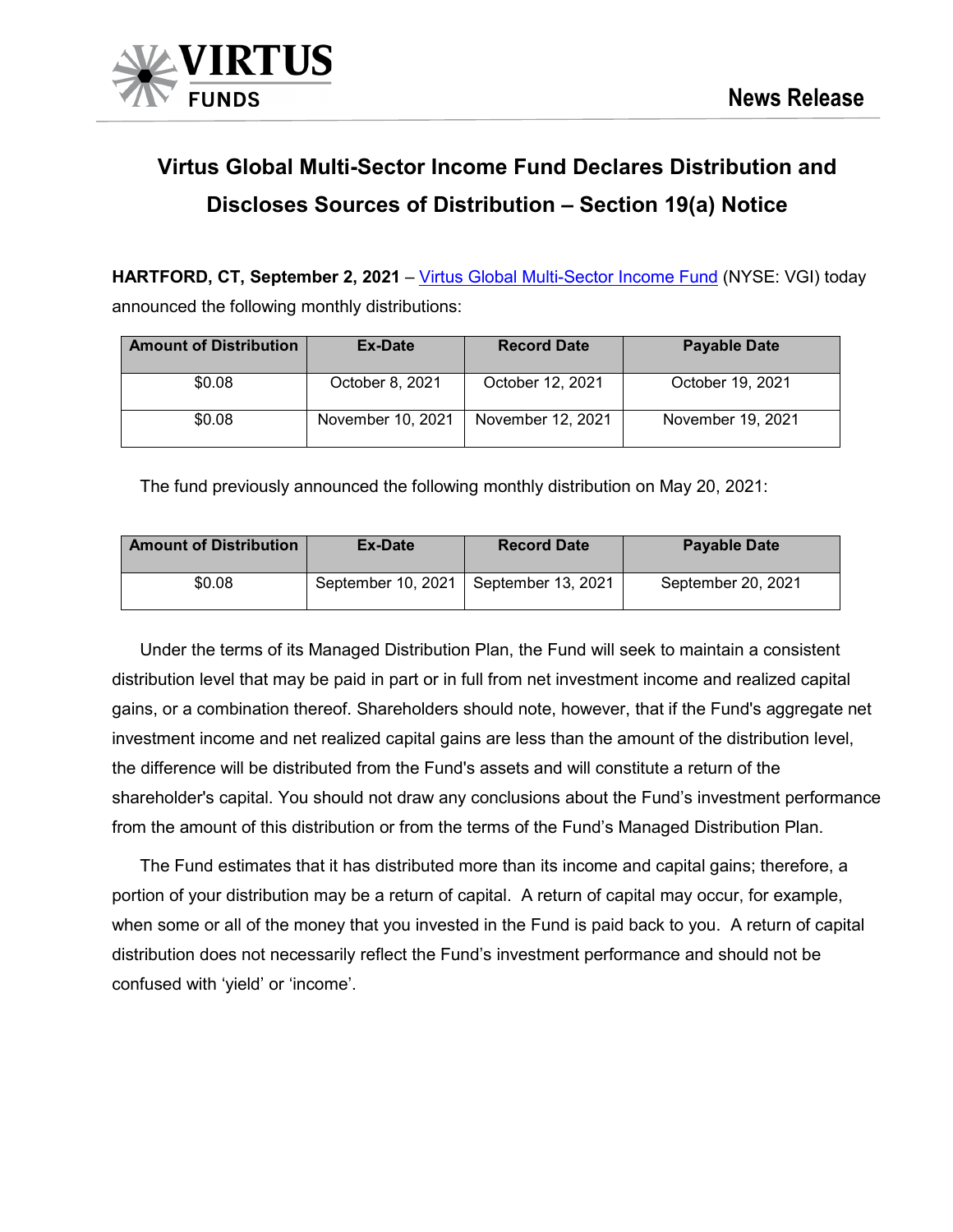| <b>Distribution Estimates</b>               |  | <b>August 2021 (MTD)</b> |                                                 |                     | <b>Fiscal Year-to-Date</b><br>$(YTD)^{(1)}$ |                                          |  |
|---------------------------------------------|--|--------------------------|-------------------------------------------------|---------------------|---------------------------------------------|------------------------------------------|--|
| (Sources)                                   |  | Per Share<br>Amount      | Percentage<br>of Current<br><b>Distribution</b> | Per Share<br>Amount |                                             | Percentage<br>of Current<br>Distribution |  |
| Net Investment Income                       |  | 0.044                    | 54.5%                                           | \$                  | 0.402                                       | 47.9%                                    |  |
| Net Realized Short-Term Capital Gains       |  | -                        | 0.0%                                            |                     |                                             | 0.0%                                     |  |
| Net Realized Long-Term Capital Gains        |  | ۰                        | 0.0%                                            |                     |                                             | 0.0%                                     |  |
| Return of Capital (or other Capital Source) |  | 0.036                    | 45.5%                                           |                     | 0.438                                       | 52.1%                                    |  |
| <b>Total Distribution</b>                   |  | 0.080                    | 100.0%                                          | \$                  | 0.840                                       | 100.0%                                   |  |

The Fund provided this estimate of the sources of the distributions:

(1) Fiscal year started December 1, 2020.

Information regarding the Fund's performance and distribution rates is set forth below. Please note that all performance figures are based on the Fund's NAV and not the market price of the Fund's shares. Performance figures are not meant to represent individual shareholder performance.

| <b>August 31, 2021</b>                                                  |       |
|-------------------------------------------------------------------------|-------|
| Average Annual Total Return on NAV for the 5-year period <sup>(2)</sup> | 4.55% |
| Current Fiscal YTD Annualized Distribution Rate <sup>(3)</sup>          | 7.85% |
| Fiscal YTD Cumulative Total Return on NAV (4)                           | 4.52% |
| Fiscal YTD Cumulative Distribution Rate (5)                             | 6.87% |

(2) Average Annual Total Return on NAV is the annual compound return for the five-year period. It reflects the change in the Fund's NAV and reinvestment of all distributions.

(3) Current Fiscal YTD Annualized Distribution Rate is the current distribution rate annualized as a percentage of the Fund's NAV at month end.

- (4) Fiscal YTD Cumulative Total Return on NAV is the percentage change in the Fund's NAV from the first day of the fiscal year to this month end, including distributions paid and assuming reinvestment of those distributions.
- (5) Fiscal YTD Cumulative Distribution Rate is the dollar value of distributions from the first day of the fiscal year to this month end as a percentage of the Fund's NAV at month end.

The amounts and sources of distributions reported in this notice are estimates only and are not being provided for tax reporting purposes. The actual amounts and sources of the distributions for tax purposes will depend on the Fund's investment experience during the remainder of its fiscal year and may be subject to changes based on tax regulations. The Fund or your broker will send you a Form 1099-DIV for the calendar year that will tell you what distributions to report for federal income tax purposes.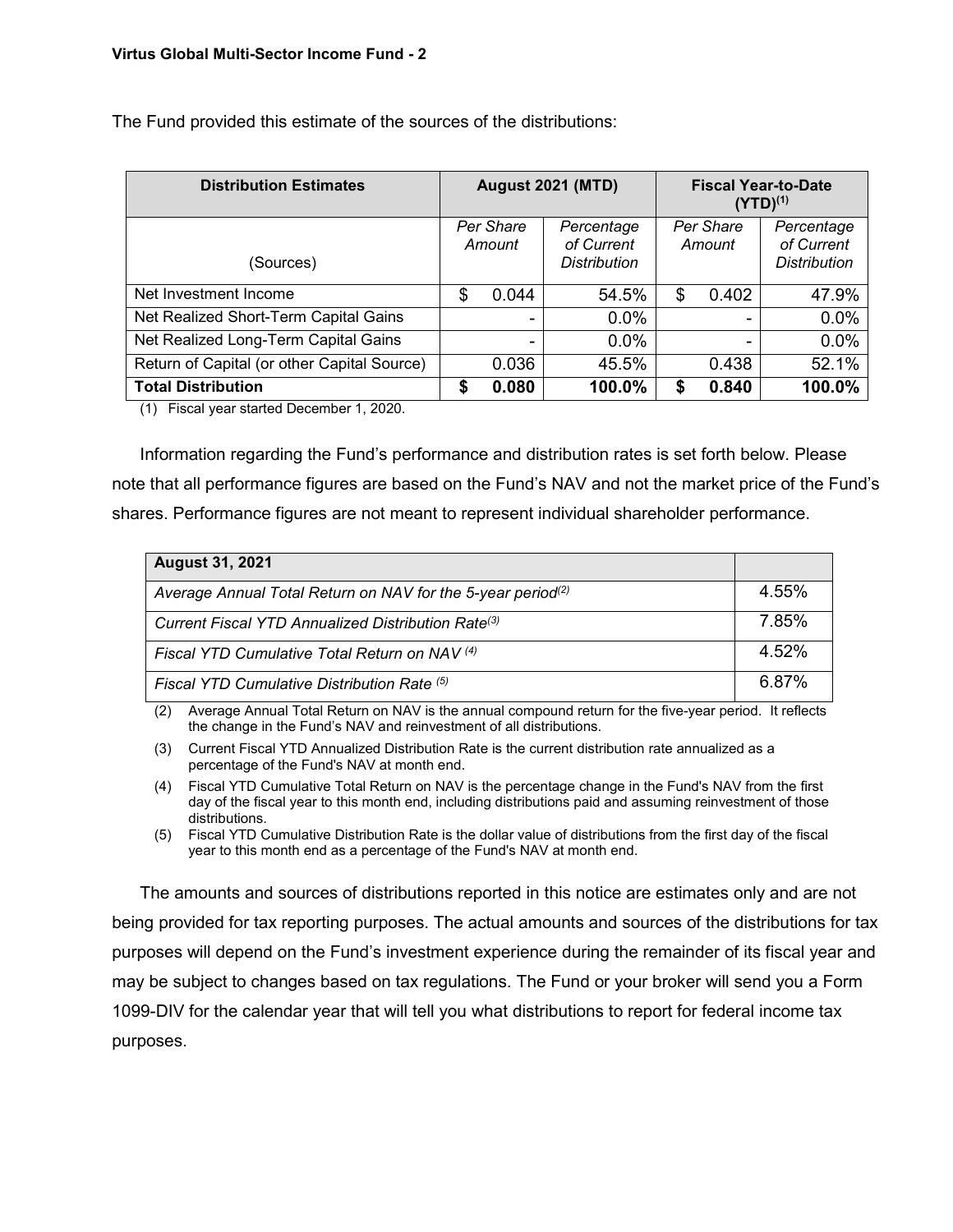## **About the Fund**

[Virtus Global Multi-Sector Income Fund](https://www.virtus.com/products/virtus-global-multi-sector-income-fund#shareclass.N/period.quarterly) is a diversified closed-end fund that seeks to maximize current income while preserving capital by investing in broadly diversified holdings across the major domestic and international fixed-income sectors. Virtus Investment Advisers, Inc. is the investment adviser to the Fund and [Newfleet Asset Management, LLC](https://www.newfleet.com/) is the subadviser.

For more information on the Fund, contact shareholder services at (866) 270-7788, by email at [closedendfunds@virtus.com,](mailto:closedendfunds@virtus.com) or through the [Closed-End Funds](https://www.virtus.com/our-products/individual-investors/closed-end-funds) section of [www.virtus.com.](https://www.virtus.com/#product.all/class.all)

## **Fund Risks**

An investment in a fund is subject to risk, including the risk of possible loss of principal. A fund's shares may be worth less upon their sale than what an investor paid for them. Shares of closed-end funds may trade at a premium or discount to their net asset value. For more information about the Fund's investment objective and risks, please see the Fund's annual report. A copy of the Fund's most recent annual report may be obtained free of charge by contacting "Shareholder Services" as set forth at the end of this press release.

#### **About Newfleet Asset Management**

**Newfleet Asset Management**, an affiliated manager of Virtus Investment Partners, provides comprehensive fixed income portfolio management in multiple strategies. The Newfleet Multi-Sector Strategies team that manages the Virtus Global Multi-Sector Income Fund leverages the knowledge and skill of investment professionals with expertise in every sector of the bond market, including evolving, specialized, and out-of-favor sectors. The team employs active sector rotation and disciplined risk management to portfolio construction, avoiding interest rate bets and remaining duration neutral to each strategy's stated benchmark. For more information, visit [www.newfleet.com.](http://www.newfleet.com/)

# **About Virtus Investment Partners**

Virtus Investment Partners (NASDAQ: VRTS) is a distinctive partnership of boutique investment managers singularly committed to the long-term success of individual and institutional investors. The company provides investment management products and services through its affiliated managers and select subadvisers, each with a distinct investment style, autonomous investment process, and individual brand. For more information, visit [www.virtus.com.](http://www.virtus.com./)